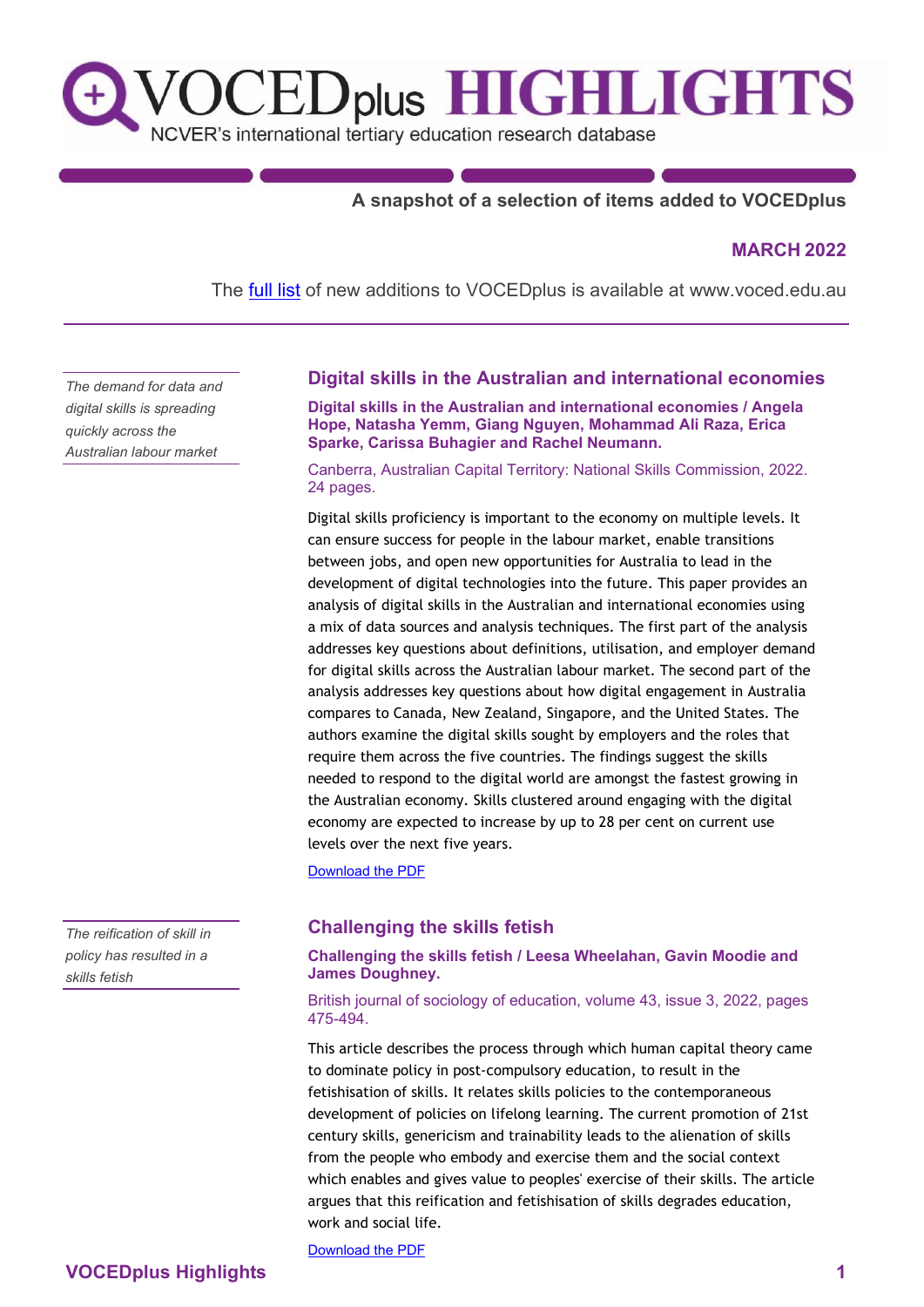*The Committee recommends that, by March 2023, the Australian Government resource effective whole of community and family language, literacy, numeracy and digital literacy (LLND) programs that target adults with low LLND skills including in Aboriginal and Torres Strait Islander, culturally and linguistically diverse, and other socially and economically marginalised Australian communities*

*More than 85% of New South Wales adult and community education providers report the Omicron impact on their organisations as 'severe' or 'major'*

### **Australian inquiry into adult literacy and its importance**

**Don't take it as read: inquiry into adult literacy and its importance / House of Representatives Standing Committee on Employment, Education and Training.**

Canberra, Australian Capital Territory: Parliament of the Commonwealth of Australia, 2022. xxviii, 184 pages.

This inquiry examined the importance of developing strong language, literacy, numeracy and digital literacy (LLND) skills, overcoming barriers to learning, and the ability of existing adult education programs and providers to meet demand. The Committee found that poor education outcomes are strongly correlated with poverty and geographic isolation. There is a need to address factors that contribute to low LLND skills across all educational systems, at every stage of a person's life journey. The inquiry found that there are currently a range of accredited programs available for adults to improve their LLND skills, including Australian Government programs focussed on employment readiness and vocational education and training. However, adults with low LLND do not necessarily want to sign up for accredited courses. Instead, working with a volunteer tutor or attending a small class at a neighbourhood centre can help build their skills and confidence, which may then lead to employment and further education and training opportunities. However, the adult and community education sector is significantly under-resourced and is currently unable to meet the high demand for adult LLND education. There is also a critical shortage of qualified adult literacy teachers in Australia. The Committee's report also notes that too many Australians leave school with LLND skills gaps that limit opportunities and life choices. At the same time, many older Australians are finding that the skills they have relied on in the past are not keeping pace with technology.

[Download the PDF](https://parlinfo.aph.gov.au/parlInfo/download/committees/reportrep/024806/toc_pdf/Don)

# **COVID-19 impact on adult and community education in Australia**

**COVID-19 impact on NSW adult and community education providers / Community Colleges Australia (CCA).**

Sydney, New South Wales: Community Colleges Australia, 2022. 19 pages.

The arrival of the COVID-19 Omicron variant in New South Wales (NSW) in December 2021 and early 2022 has impacted the operations and enrolments of the state's adult and community education (ACE) providers. From 31 January to 8 February 2022, Community Colleges Australia (CCA) conducted a survey of its NSW members to determine the full impact and its ramifications. More than 90 per cent of NSW ACE providers reported significant impacts on their operations. Findings include: (1) Metropolitan providers are more impacted than regional and rural providers; (2) Providers report a general fear and fatigue that has made a major impact on the willingness of potential students, or their partner organisations, from engaging with ACE providers; (3) There are special pressures on enrolments in the NSW ACE Program and foundation skills, where a large majority of learners are unable or unwilling to move to online learning; and (4) Most providers report trainer shortages, especially in aged care (one-third of NSW ACE provider vocational training activity).

[Download the PDF](https://cca.edu.au/wp-content/uploads/2022/02/Impact-of-Omicron-on-NSW-ACE-Providers-23February2022.pdf)